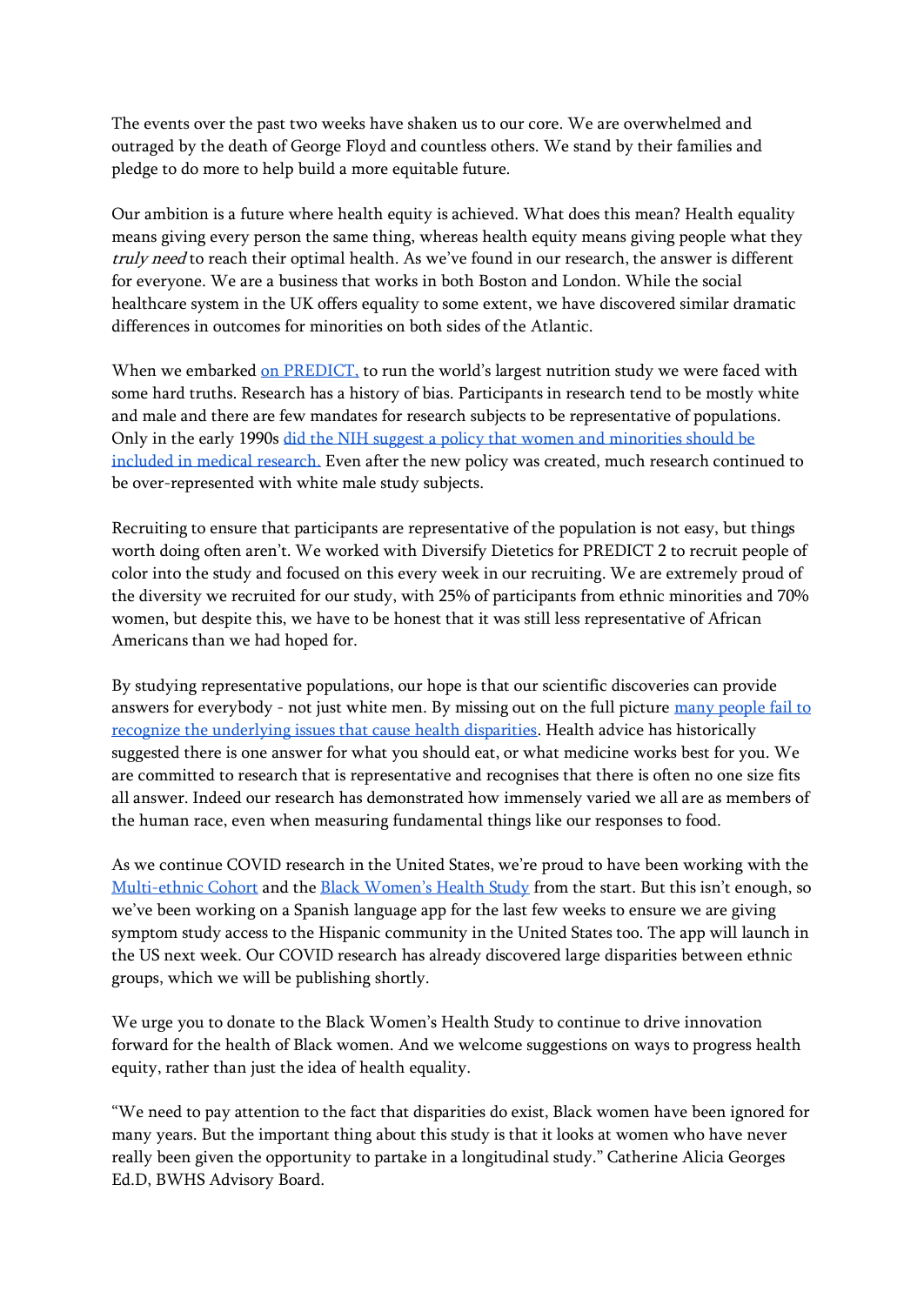### <https://www.youtube.com/watch?v=CUs0gdnb-lE&feature=youtu.be>

One of our company values is *respectfully inclusive*. We aim to promote diversity of ideas and thinking because we value what makes each of us unique in our science, our company, and the community. As we reflect on what we value, we realize that our current efforts are imperfect and we have a long way to go. We encourage everyone to take the time to learn, to listen and to be open to a diversity of thought which allows us to begin to realize prejudice, become anti-racist, and work towards a healthier, more inclusive future for all.

## Reading list:

[Stop Blaming Black People for Dying of the Coronavirus](https://www.theatlantic.com/ideas/archive/2020/04/race-and-blame/609946/) [The impact of racism on future health](https://bmcpublichealth.biomedcentral.com/articles/10.1186/s12889-019-6664-x) [Gender bias in research: how does it affect evidence-based medicine?](https://www.ncbi.nlm.nih.gov/pmc/articles/PMC1761670/) [Wanted: single, white male for medical research](https://www.jstor.org/stable/3562720?seq=1) [The 1619 Project](https://pulitzercenter.org/sites/default/files/full_issue_of_the_1619_project.pdf) ["Hearing the Voices": African American Nutrition Educators Speak about Racism in Dietetics](https://criticaldieteticsblog.files.wordpress.com/2013/04/journal-of-critical-dietetics-p26-35.pdf)

# Nutritionists and Scientists to follow

[Deanna Belleny Lewis MPH, RDN](https://www.instagram.com/deanna.rdn/?hl=en) [Wendy & Jess, RDs, CDEs](https://www.instagram.com/foodheaven/) [Kim Rose RDN, CDCES, CNSC, LD](https://www.instagram.com/kimrosedietitian/) [Rachel Davis MPH, RD, LDN, IBCLC](https://www.instagram.com/harmonynl/) [Christyna, MS, RDN, LDN](https://www.instagram.com/encouragingdietitian/) [Valerie Agyeman, RD](https://www.instagram.com/flourishheights/) [Kendra Tolbert, MS, RDN, RYT, CLC](https://www.instagram.com/kendratolbertrd/) [Shana Minei Spence,MS,RDN,CDN](https://www.instagram.com/thenutritiontea/) [Maya Feller MS,RD](https://www.instagram.com/mayafellerrd/) [Stephanie Carter, MS, RDN](https://www.instagram.com/steph_n_carter/) [Christine Dyan Thompson RD](https://www.moneymindsetdietitian.com/) [Mia Donley, MPH, RDN](https://www.instagram.com/mia.the.rd/) [Dalia Kinsey, RD, LD](https://www.schoolnutritiondietitian.com/) [Germaine Guy, MS, RD, CSR](https://www.youtube.com/user/EatRightGuy) [Jasmynn Lahner, RD](https://www.instagram.com/jasmynn.rd/) [T. Turner MS RD LDN SNS FAND](https://www.instagram.com/tturndietitian/) [Dr Monica F. Cox](https://twitter.com/DrMonicaCox)

## Organizations to donate to:

### [Diversify Dietetics](https://www.diversifydietetics.org/donate)

Over the past 20 years the nutrition field has seen a decline in black representation. Only 2.6% of US RDNs are black, donate t[o Diversify Dietetics](https://www.diversifydietetics.org/donate) to support black men and women entering the dietician profession to access mentorship and internships.

[The Black Women's Health Study](https://trusted.bu.edu/s/1759/2-bu/giving/interior.aspx?sid=1759&gid=2&pgid=422&cid=1060&dids=524&bledit=1&appealcode=WEBMED-DV)